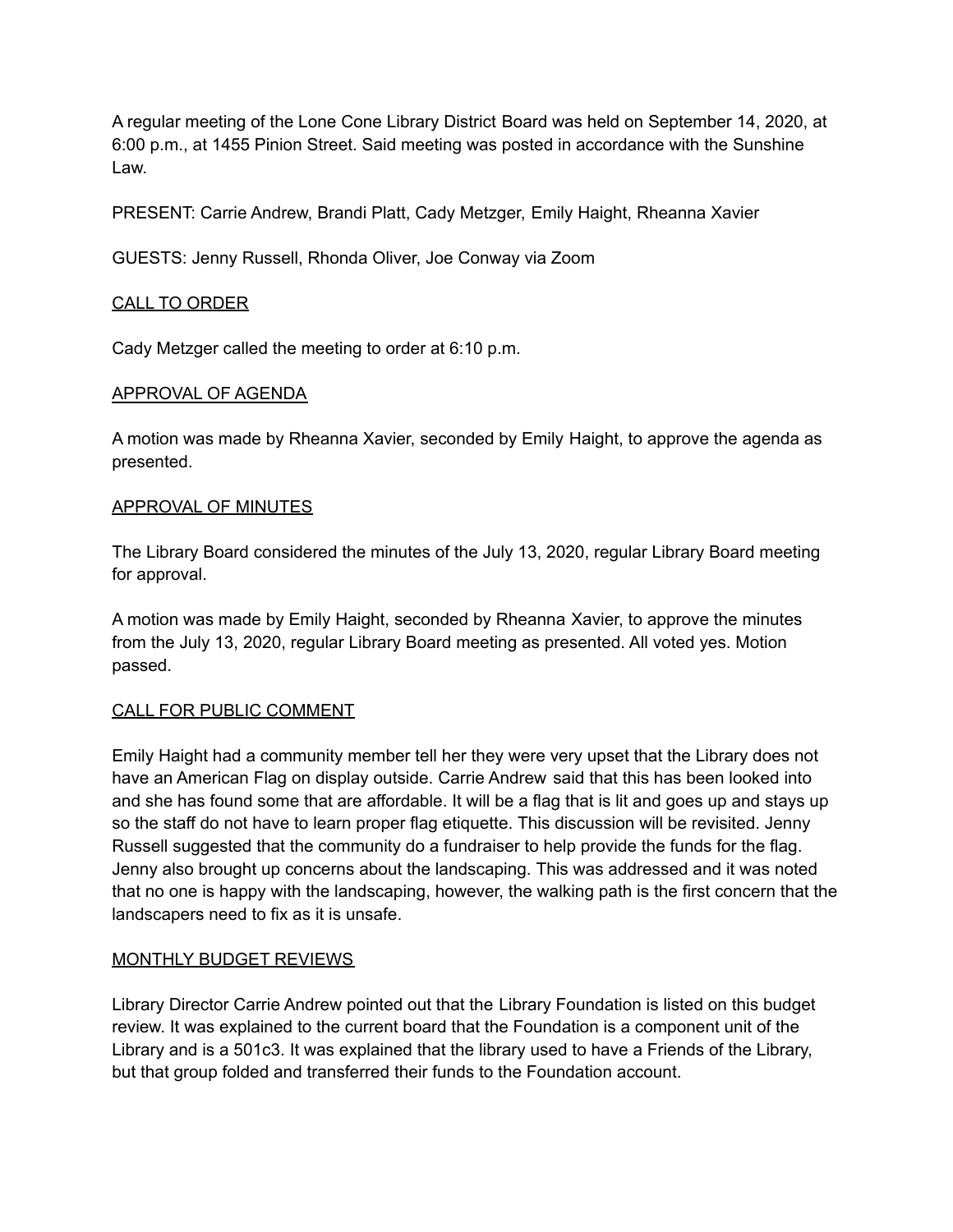Library District Board Meeting September 14, 2020 Page 2 of 4

It was explained that transfers from the ColoTrust account are only made when needed for operating.

It was noted that we will not receive \$52,000 from the county due to missing tax revenue from the gas and oil company. The payment plan was explained to the Board.

A proposed draft of the 2021 budget was presented for the Board to look over. In October, it will be available for the public to view. The final budget needs to be approved in December.

A motion was made by Emily Haight, seconded by Rheanna Xavier, to accept the monthly financial report. All voted yes. Motion passed.

### MONTHLY REPORTS Q&A

Library Director Carrie Andrew reported that there were some corrections to the July report, the Computer WiFi was 380 and the Visitors were 367. For August, Aspencat numbers are back up because more libraries are opening back up and able to use the courier.

It was reported that we have a volunteer that would like to help our Programmer to do a Spanish Storytime in conjunction with our English Storytime.

It was reported that the lunch program will start again this week on Fridays. It was mentioned that we need to market our programs better.

It was reported that the Nordic Association's grant from the Legacy Trust was approved and they have their equipment. They would like to have their equipment available for rent through us. We will have a waiver that patrons will need to sign before their rental. We will also ask them to do an outside event demonstration of how to cross country ski.

### DIRECTOR'S REPORT

Library Director Carrie Andrew reported that we have had two patron incidents. Rheanna Xavier was present for the second incident. The first incident involved a patron that has now been banned from the library for three months for violating the Patron Conduct Policy. The second incident involved a patron who refused to wear a mask. We provided accommodations to this patron and they refused service.

In light of this, we are looking into doing some training for the staff such as de-escalation, active shooter and critical incident training as well as CPR training.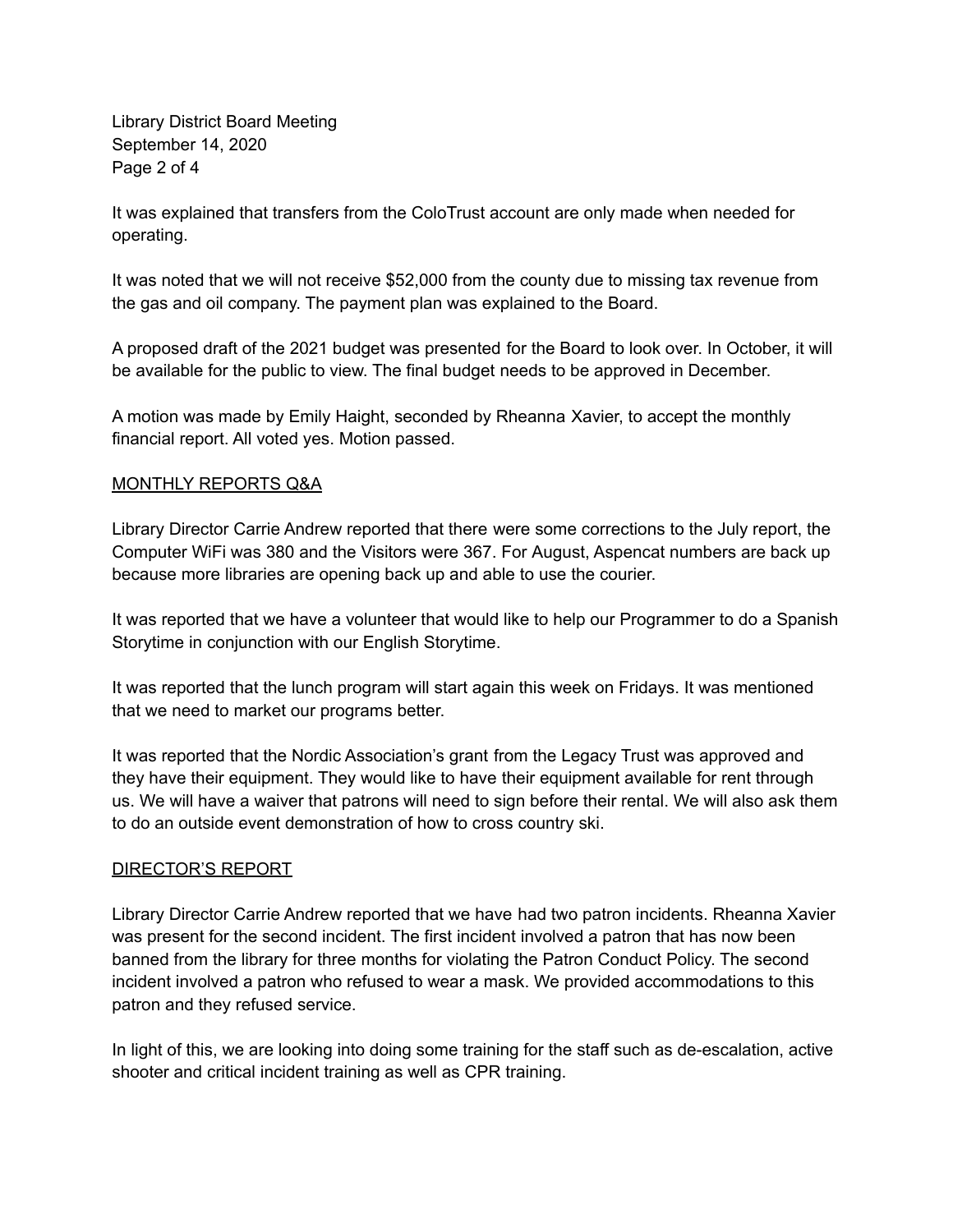Library District Board Meeting September 14, 2020 Page 3 of 4

It was reported that during the LAFCON training that Carrie is attending, she will be using the information to try to help educate voters on noticing disinformation and teaching them to fact check.

It was reported that Carrie reached out to the County Clerk and offered the library as an additional voting space if needed.

It was reported that Carrie will be attending the SDA conference and gathering more information on Gallagher and Taber.

A sheet was presented to the Board about who decides what on the Board. There will be strategic planning and Board training that will look at the things that are unique to our library and help to plan goals from this information.

It was reported that we may need to write a grant to bring in someone to create marketing.

### BOARD MEMBER REPORTS

Appoint New Board President: Library Director Carrie Andrew proposed that Cady Metzger be the Interim President until the November vote. A motion was made by Emily Haight, seconded by Rheanna Xavier, to nominate Cady Metzger as the Interim Chair. All voted yes. Motion passed.

Appoint Account Signers: It was reported that Lucinda Carr was our only remaining check signer. Typically, it is the Board President and the Library Director. A motion was made by Rheanna Xavier, seconded by Cady Metzger, that both Cady and Emily Haight will be the signers. All voted yes. Motion passed.

#### UNFINISHED BUSINESS

Open Board Seats: It was reported that we have two interested parties in the open seats. Jenny Russell has been a part time resident of Norwood since 2001. She has been very involved in supporting the library and would like to see it expanded as a community facility. She loves the law library.

Joe Conway understands the importance of having a good Board and supporting the community but also the employees, being mindful of the budget and how to spend the money. He has been on many different Boards. He believes it is important as citizens to step up to the need. It was something that he had been thinking about when Brandi Platt approached him about the open seats.